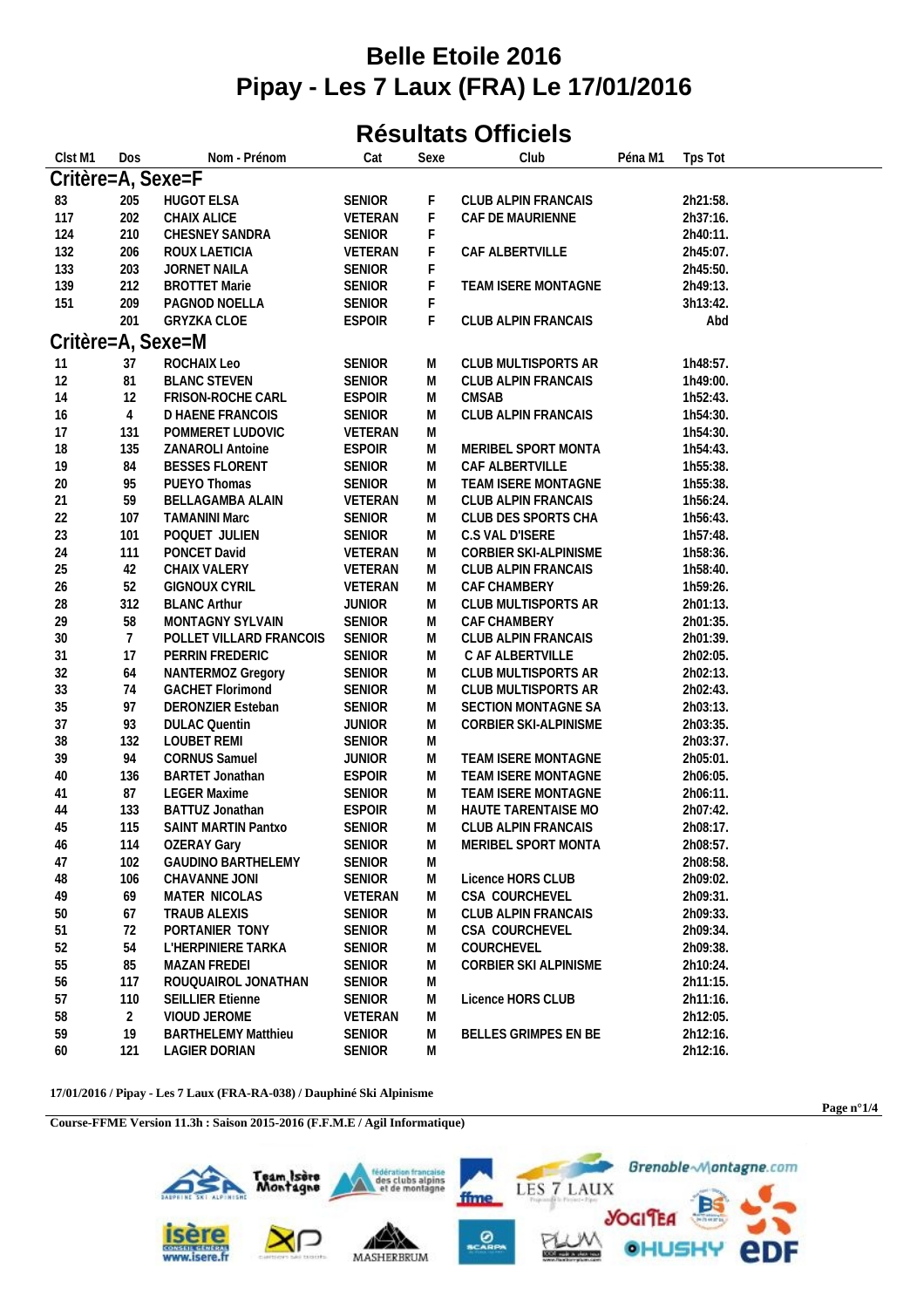| 2h12:18.<br>2h15:34.<br>2h18:24.<br>2h18:29.<br>2h19:12.<br>2h19:38.<br>2h20:37.<br>2h22:02.<br>2h22:11.<br>2h23:14. |
|----------------------------------------------------------------------------------------------------------------------|
|                                                                                                                      |
|                                                                                                                      |
|                                                                                                                      |
|                                                                                                                      |
|                                                                                                                      |
|                                                                                                                      |
|                                                                                                                      |
|                                                                                                                      |
|                                                                                                                      |
|                                                                                                                      |
|                                                                                                                      |
|                                                                                                                      |
|                                                                                                                      |
|                                                                                                                      |
|                                                                                                                      |
|                                                                                                                      |
|                                                                                                                      |
|                                                                                                                      |
|                                                                                                                      |
|                                                                                                                      |
|                                                                                                                      |
|                                                                                                                      |
|                                                                                                                      |
|                                                                                                                      |
| 2h25:17.                                                                                                             |
| 2h25:19.                                                                                                             |
|                                                                                                                      |
| 2h26:09.                                                                                                             |
|                                                                                                                      |
|                                                                                                                      |
|                                                                                                                      |
|                                                                                                                      |
|                                                                                                                      |
| 2h27:43.                                                                                                             |
|                                                                                                                      |
|                                                                                                                      |
|                                                                                                                      |
|                                                                                                                      |
|                                                                                                                      |
|                                                                                                                      |
|                                                                                                                      |
|                                                                                                                      |
|                                                                                                                      |
|                                                                                                                      |
|                                                                                                                      |
|                                                                                                                      |
|                                                                                                                      |
| 2h38:23.                                                                                                             |
|                                                                                                                      |
|                                                                                                                      |
|                                                                                                                      |
|                                                                                                                      |
|                                                                                                                      |
| 2h41:23.                                                                                                             |
|                                                                                                                      |
| 2h41:37.                                                                                                             |
|                                                                                                                      |
|                                                                                                                      |
|                                                                                                                      |
| 2h29:07.<br>2h29:51.                                                                                                 |

## **17/01/2016 / Pipay - Les 7 Laux (FRA-RA-038) / Dauphiné Ski Alpinisme**



**Page n°2/4**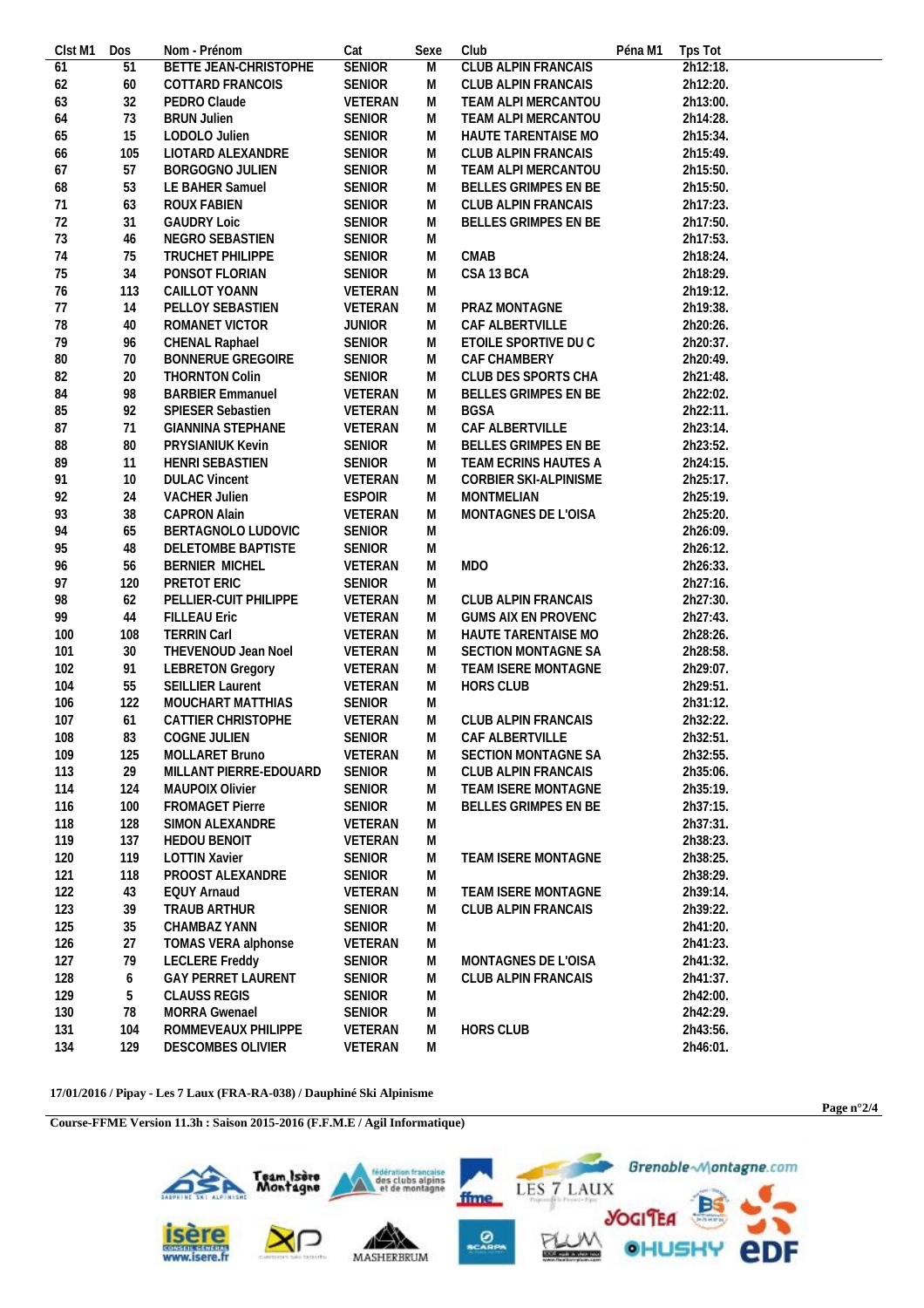| Clst M1        | Dos               | Nom - Prénom             | Cat            | Sexe      | Club                       | Péna M1 | Tps Tot  |
|----------------|-------------------|--------------------------|----------------|-----------|----------------------------|---------|----------|
| 135            | 13                | LARGEAULT FRANCK         | <b>SENIOR</b>  | M         | <b>CLUB ALPIN FRANCAIS</b> |         | 2h46:25. |
| 136            | 49                | <b>BOUCHER FREDERIC</b>  | VETERAN        | M         | CLUB ALPIN FRANCAIS        |         | 2h48:08. |
| 137            | 134               | <b>BECQUET ARNAUD</b>    | <b>SENIOR</b>  | M         |                            |         | 2h48:32. |
| 138            | 116               | <b>GATTI DAVID</b>       | VETERAN        | M         |                            |         | 2h48:34. |
| 140            | 68                | MONTAUZE JEREMIE         | <b>SENIOR</b>  | M         |                            |         | 2h51:17. |
| 141            | 36                | DUPERRAY YANN            | <b>SENIOR</b>  | M         |                            |         | 2h55:08. |
| 142            | 21                | DELETOMBE PHILIPPE       | VETERAN        | ${\sf M}$ | CAF CHAMBERY               |         | 2h55:53. |
| 143            | 41                | PEPIN JEROME             | <b>SENIOR</b>  | M         | <b>BGSA</b>                |         | 2h56:39. |
| 144            | 123               | PAYARD Sylvain           | <b>VETERAN</b> | M         | TEAM ISERE MONTAGNE        |         | 2h58:09. |
| 145            | 76                | <b>MOTTE Boris</b>       | <b>SENIOR</b>  | M         | Licence HORS CLUB          |         | 2h58:44. |
| 146            | $\mathbf{1}$      | PIERETTO BENJAMIN        | <b>SENIOR</b>  | M         | CAF ALBERTVILLE            |         | 3h00:28. |
| 147            | 28                | LECLERCQ Youri           | VETERAN        | M         | TEAM ISERE MONTAGNE        |         | 3h06:28. |
| 148            | 8                 | <b>GUIBERT Julien</b>    | <b>SENIOR</b>  | M         | BELLES GRIMPES EN BE       |         | 3h08:15. |
| 149            | 77                | <b>DUBOIS Olivier</b>    | <b>SENIOR</b>  | M         | MOUSTE'CLIP MONTAGN        |         | 3h08:27. |
| 150            | 82                | <b>GERARD STANISLAS</b>  | VETERAN        | ${\sf M}$ |                            |         | 3h13:15. |
| 152            | 26                | TRUPKIEWICZ YAN          | <b>SENIOR</b>  | ${\sf M}$ |                            |         | 3h13:50. |
| 153            | 66                | VIEUX JEANTON GUILLAUME  | SENIOR         | M         |                            |         | 3h13:51. |
| 154            | 126               | PENET philippe           | VETERAN        | M         |                            |         | 3h17:41. |
| 155            | 127               | <b>BARTHOD Benoit</b>    | VETERAN        | M         | C.A.F. ANNECY COMPETI      |         | 3h24:54. |
|                | 112               | DELGA JULIEN             | <b>VETERAN</b> | M         | CORBIER SKI-ALPINISME      |         | Abd      |
|                | 109               | <b>INFANTE Vincenzo</b>  | <b>SENIOR</b>  | M         | TEAM ECRINS HAUTES A       |         | Abd      |
|                | 103               | LORET JEREMY             | <b>SENIOR</b>  | M         | CLUB ALPIN FRANCAIS        |         | Abd      |
|                | 50                | LESIRE ANTOINE           | <b>SENIOR</b>  | M         |                            |         | Abd      |
|                | 25                | ROCHE BENOIT             | VETERAN        | M         |                            |         | Abd      |
|                | 99                | <b>BOUZON Lionel</b>     | VETERAN        | M         | BELLES GRIMPES EN BE       |         | Abd      |
|                | 3                 | <b>BUISSON MARC</b>      | VETERAN        | M         | CLUB ALPIN FRANCAIS        |         | Abd      |
|                | 47                | ZAPPONNE NATAN           | <b>ESPOIR</b>  | M         | TEAM ISERE MONTAGNE        |         | Abd      |
|                | 23                | SAUTEL FLORIAN           | <b>ESPOIR</b>  | M         | CLUB DE VALMOREL           |         | Abd      |
|                | 22                | COLIN AURELIEN           | <b>SENIOR</b>  | M         | CLUB ALPIN FRANCAIS        |         | Abd      |
|                | 88                | GIROU Samuel             | VETERAN        | M         | TEAM ISERE MONTAGNE        |         | Abd      |
|                | 86                | <b>VIELET Francis</b>    | VETERAN        | M         | TEAM ISERE MONTAGNE        |         | Abd      |
|                | 90                | <b>SERT Yoann</b>        | <b>SENIOR</b>  | M         | HAUTE TARENTAISE MO        |         | Abd      |
|                | 45                | DOBERT STEEVE            | <b>SENIOR</b>  | M         | CSA 13 BCA                 |         | Abd      |
|                | 9                 | <b>LASSIAZ FRANCOIS</b>  | <b>JUNIOR</b>  | M         | CLUB ALPIN FRANCAIS        |         | Abd      |
|                | 33                | <b>DUHAMEL Philippe</b>  | <b>SENIOR</b>  | M         |                            |         | Abd      |
|                | 130               | ALLOIS FRANCOIS          | <b>SENIOR</b>  | M         |                            |         | Abd      |
|                | 16                | BARBEROUX Alexandre      | <b>SENIOR</b>  | M         | <b>CLUB ALPIN FRANCAIS</b> |         | Abd      |
|                |                   |                          |                |           |                            |         |          |
|                | Critère=B, Sexe=F |                          |                |           |                            |         |          |
| 5              | 510               | POLLET VILLARD MARIE     | <b>JUNIOR</b>  | F         | CLUB ALPIN FRANCAIS        |         | 1h36:26. |
| $\overline{7}$ | 509               | PERILLAT PESSEY CELIA    | <b>JUNIOR</b>  | F         | LA CLUSAZ                  |         | 1h43:28. |
| 10             | 403               | JOLY CHLOE               | <b>JUNIOR</b>  | F         |                            |         | 1h48:06. |
| 15             | 208               | MIQUET Laurine           | <b>JUNIOR</b>  | F         | TEAM ISERE MONTAGNE        |         | 1h53:20. |
| 34             | 505               | <b>DESJARDINS SOPHIE</b> | <b>SENIOR</b>  | F         | CLUB ALPIN FRANCAIS        |         | 2h02:44. |
| 36             | 502               | BOSCO Onil               | VETERAN        | F         | TEAM ALPI MERCANTOU        |         | 2h03:15. |
| 42             | 402               | PELLICANO MELINA         | <b>SENIOR</b>  | F         | Licence HORS CLUB          |         | 2h06:48. |
| 54             | 401               | <b>MONNET Clarisse</b>   | <b>JUNIOR</b>  | F         | Licence HORS CLUB          |         | 2h10:08. |
| 105            | 211               | <b>BOUGNOL Jeanne</b>    | VETERAN        | F         | BELLES GRIMPES EN BE       |         | 2h30:34. |
| 112            | 404               | MACHEBOEUF PAULINE       | <b>SENIOR</b>  | F         |                            |         | 2h33:59. |
|                |                   | Critère=B, Sexe=M        |                |           |                            |         |          |
| 1              | 308               | RAISIN Alban             | CADET          | M         | CLUB MULTISPORTS AR        |         | 1h30:20. |
| $\sqrt{2}$     | 314               | <b>FLAMMIER Bastien</b>  | CADET          | M         | CORBIER SKI-ALPINISME      |         | 1h30:32. |
| 3              | 313               | PERINO Clement           | <b>JUNIOR</b>  | M         | CLUB MULTISPORTS AR        |         | 1h34:29. |
| 4              | 305               | CHARLES CLEMENT          | CADET          | M         | Licence HORS CLUB          |         | 1h35:21. |
| 6              | 508               | MICHELON JULIEN          | <b>JUNIOR</b>  | M         | <b>CLUB ALPIN FRANCAIS</b> |         | 1h39:19. |
| 8              | 304               | MARIETTA ALEINA Antoine  | CADET          | M         | TEAM ISERE MONTAGNE        |         | 1h46:00. |
| 9              | 302               | CARCEY-COLLET HUGO       | CADET          | M         | CLUB ALPIN FRANCAIS        |         | 1h46:11. |
| 13             | 315               | CHRISTIN GASPARD         | CADET          | M         |                            |         | 1h49:16. |

 $17/01/2016$ / Pipay - Les 7 Laux (FRA-RA-038) / Dauphiné Ski Alpinisme

Course-FFME Version 11.3h : Saison 2015-2016 (F.F.M.E / Agil Informatique)



Page  $n^{\circ}3/4$